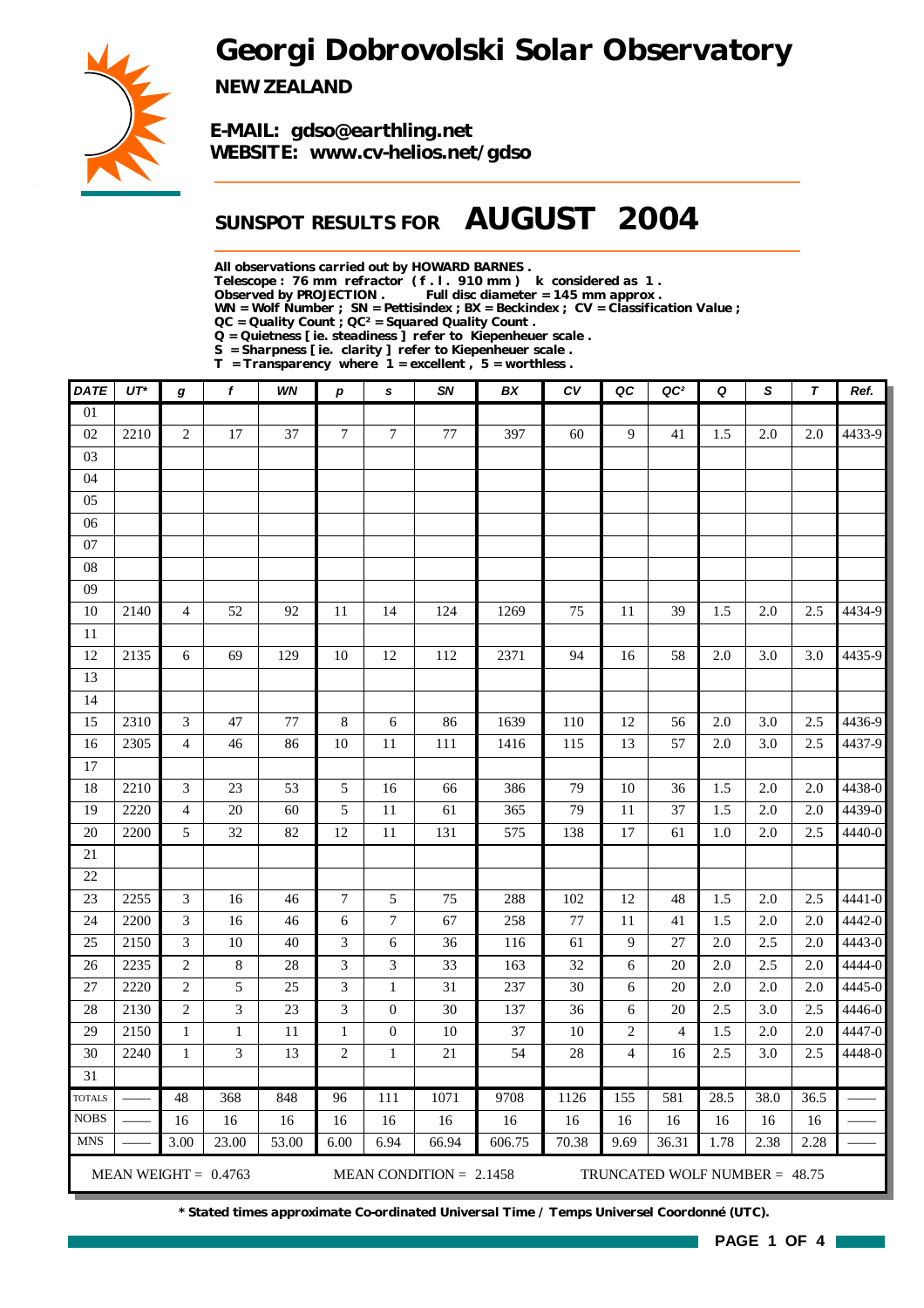### *Georgi Dobrovolski Solar Observatory*

*SUNSPOT DISTRIBUTION & INTER-SOL INDICES FOR*

# *AUGUST 2004*

*All observations carried out by HOWARD BARNES .*

*Telescope : 76 mm refractor ( f . l . 910 mm ) .*

*Observed by PROJECTION . Full disc diameter = 145 mm approx . IS = Inter-Sol Index .*

*gr = number of multi-spot groups .*

*grfp = number of umbræ within penumbræ within the groups (gr) .*

*grf = number of non-penumbral spots within the groups (gr) .*

*efp = number of single penumbral spots .*

*ef = number of single non-penumbral spots .*

*Q = Quietness [ ie. steadiness ] refer to Kiepenheuer scale .*

*S = Sharpness [ ie. clarity ] refer to Kiepenheuer scale . T = Transparency where 1 = excellent , 5 = worthless .*

| <b>DATE</b>                   | $\overline{UT}$ | IS             | gr               | grfp             | grf              | efp              | ef               | $\pmb Q$ | $\overline{s}$ | $\overline{\tau}$ | Ref.   |
|-------------------------------|-----------------|----------------|------------------|------------------|------------------|------------------|------------------|----------|----------------|-------------------|--------|
| $\overline{01}$               |                 |                |                  |                  |                  |                  |                  |          |                |                   |        |
| 02                            | 2210            | 19             | $\overline{c}$   | 10               | $\boldsymbol{7}$ | $\boldsymbol{0}$ | $\boldsymbol{0}$ | 1.5      | $2.0\,$        | $2.0\,$           | 4433-9 |
| 03                            |                 |                |                  |                  |                  |                  |                  |          |                |                   |        |
| 04                            |                 |                |                  |                  |                  |                  |                  |          |                |                   |        |
| 05                            |                 |                |                  |                  |                  |                  |                  |          |                |                   |        |
| 06                            |                 |                |                  |                  |                  |                  |                  |          |                |                   |        |
| $07\,$                        |                 |                |                  |                  |                  |                  |                  |          |                |                   |        |
| ${\bf 08}$                    |                 |                |                  |                  |                  |                  |                  |          |                |                   |        |
| 09                            |                 |                |                  |                  |                  |                  |                  |          |                |                   |        |
| $10\,$                        | 2140            | 55             | $\mathfrak{Z}$   | 38               | 13               | $\boldsymbol{0}$ | $1\,$            | 1.5      | 2.0            | 2.5               | 4434-9 |
| $\overline{11}$               |                 |                |                  |                  |                  |                  |                  |          |                |                   |        |
| 12                            | 2135            | $71\,$         | $\overline{c}$   | 54               | 11               | $\mathfrak{Z}$   | $\mathbf{1}$     | 2.0      | 3.0            | $3.0\,$           | 4435-9 |
| 13                            |                 |                |                  |                  |                  |                  |                  |          |                |                   |        |
| 14                            |                 |                |                  |                  |                  |                  |                  |          |                |                   |        |
| 15                            | 2310            | 49             | $\overline{c}$   | $40\,$           | $\sqrt{6}$       | $\,1\,$          | $\boldsymbol{0}$ | 2.0      | 3.0            | 2.5               | 4436-9 |
| 16                            | 2305            | 49             | $\overline{3}$   | 35               | $10\,$           | $\boldsymbol{0}$ | $\,1\,$          | $2.0\,$  | 3.0            | 2.5               | 4437-9 |
| 17                            |                 |                |                  |                  |                  |                  |                  |          |                |                   |        |
| 18                            | 2210            | 26             | $\mathfrak{Z}$   | $\boldsymbol{7}$ | 16               | $\boldsymbol{0}$ | $\mathbf{0}$     | 1.5      | 2.0            | $2.0\,$           | 4438-0 |
| 19                            | 2220            | 22             | $\overline{c}$   | $\,8\,$          | $10\,$           | $\,1\,$          | $\mathbf{1}$     | 1.5      | $2.0\,$        | $2.0\,$           | 4439-0 |
| 20                            | 2200            | 36             | $\overline{4}$   | $20\,$           | 11               | $\,1\,$          | $\boldsymbol{0}$ | $1.0\,$  | $2.0\,$        | 2.5               | 4440-0 |
| $21\,$                        |                 |                |                  |                  |                  |                  |                  |          |                |                   |        |
| 22                            |                 |                |                  |                  |                  |                  |                  |          |                |                   |        |
| 23                            | 2255            | 19             | $\mathfrak{Z}$   | $11\,$           | $\sqrt{5}$       | $\boldsymbol{0}$ | $\mathbf{0}$     | 1.5      | 2.0            | 2.5               | 4441-0 |
| 24                            | 2200            | 19             | $\mathfrak{Z}$   | $\boldsymbol{9}$ | $\boldsymbol{7}$ | $\boldsymbol{0}$ | $\mathbf{0}$     | 1.5      | $2.0\,$        | $2.0\,$           | 4442-0 |
| 25                            | 2150            | 12             | $\overline{c}$   | $\overline{3}$   | $\sqrt{6}$       | $\mathbf{1}$     | $\boldsymbol{0}$ | 2.0      | 2.5            | 2.0               | 4443-0 |
| 26                            | 2235            | $\overline{9}$ | $\,1$            | $\overline{4}$   | $\mathfrak{Z}$   | $\,1\,$          | $\boldsymbol{0}$ | $2.0\,$  | 2.5            | $2.0\,$           | 4444-0 |
| $27\,$                        | 2220            | $\sqrt{6}$     | $\,1\,$          | $\mathfrak{Z}$   | $\mathbf{1}$     | $\,1\,$          | $\mathbf{0}$     | 2.0      | 2.0            | $2.0\,$           | 4445-0 |
| 28                            | 2130            | $\overline{4}$ | $\,1$            | $\sqrt{2}$       | $\boldsymbol{0}$ | $\,1\,$          | $\boldsymbol{0}$ | 2.5      | $3.0\,$        | 2.5               | 4446-0 |
| 29                            | 2150            | $1\,$          | $\boldsymbol{0}$ | $\boldsymbol{0}$ | $\boldsymbol{0}$ | $\,1$            | $\boldsymbol{0}$ | 1.5      | $2.0\,$        | $2.0\,$           | 4447-0 |
| $30\,$                        | 2240            | $\overline{4}$ | $\,1$            | $\sqrt{2}$       | $\,1\,$          | $\boldsymbol{0}$ | $\boldsymbol{0}$ | 2.5      | 3.0            | 2.5               | 4448-0 |
| 31                            |                 |                |                  |                  |                  |                  |                  |          |                |                   |        |
| <b>TOTALS</b>                 |                 | 401            | 33               | 246              | 107              | $\overline{11}$  | $\overline{4}$   | 28.5     | 38.0           | 36.5              |        |
| <b>NOBS</b>                   |                 | 16             | 16               | 16               | 16               | 16               | 16               | 16       | 16             | $16\,$            |        |
| $\operatorname{\mathbf{MNS}}$ |                 | 25.06          | 2.06             | 15.38            | 6.69             | 0.69             | 0.25             | 1.78     | 2.38           | 2.28              |        |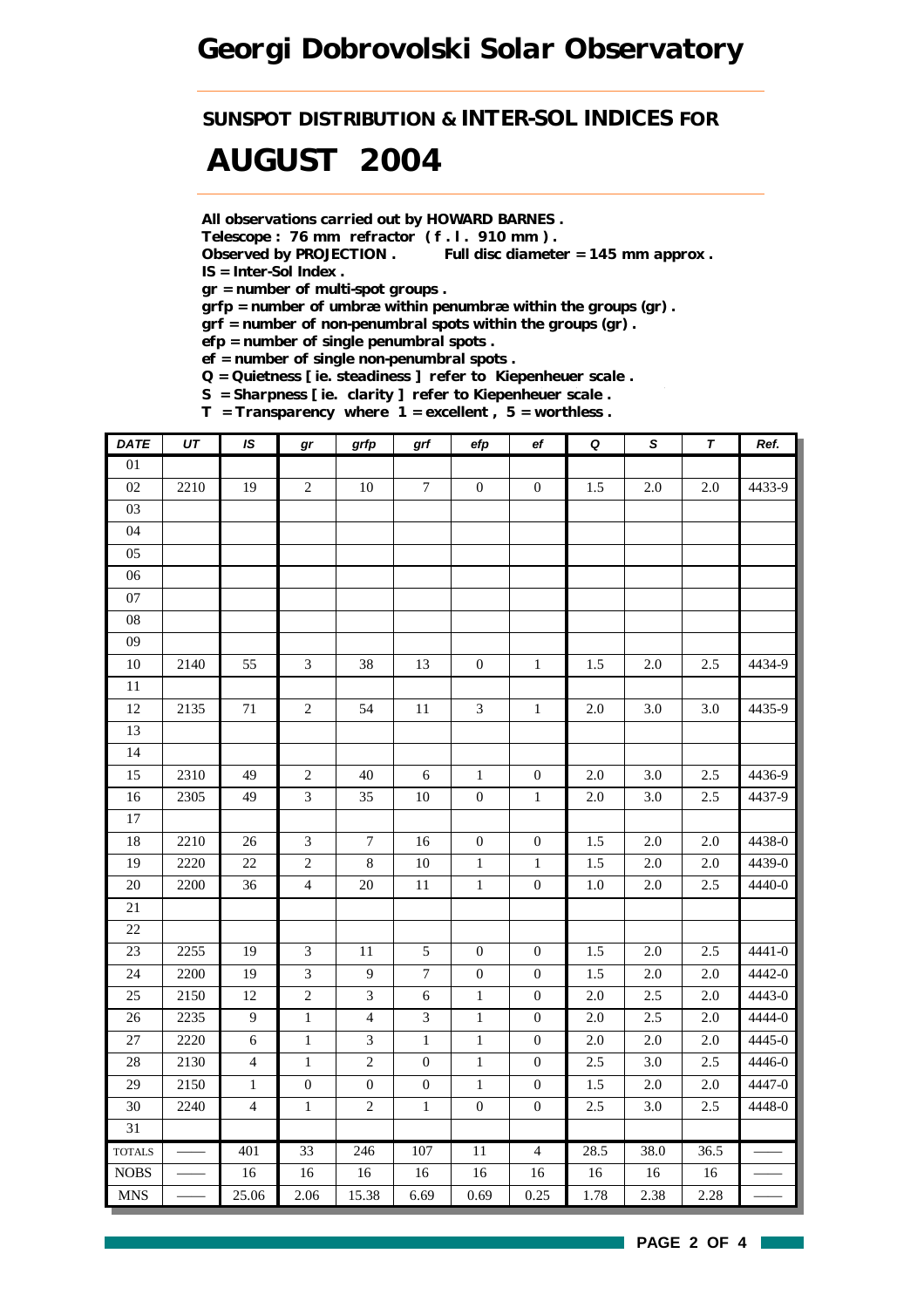#### *SUNSPOT CENSUS BY CLASSIFICATION FOR*

# *AUGUST 2004*

*All observations carried out by HOWARD BARNES . Telescope : 76 mm refractor ( f . l . 910 mm ) . Full disc diameter = 145 mm approx . IF 2 OR MORE REGIONS ARE OF THE SAME CLASSIFICATION , THEN SUNSPOT COUNTS ARE SEPARATED BY SOLIDI ( / ) .*

| $\mathit{DATE}$            | UT   |                  | A                |                  | В                |                  | $\pmb{C}$        |                  | D                                       |                  | E                         | F<br>$\pmb H$<br>G<br>J |                       |                  |                  |                  |                  |                  |                  |
|----------------------------|------|------------------|------------------|------------------|------------------|------------------|------------------|------------------|-----------------------------------------|------------------|---------------------------|-------------------------|-----------------------|------------------|------------------|------------------|------------------|------------------|------------------|
|                            |      | g                | $\boldsymbol{f}$ | g                | f                | g                | f                | g                | f                                       | g                | f                         | $\bm{g}$                | $\boldsymbol{f}$      | g                | f                | g                | f                | g                | $\boldsymbol{f}$ |
| 01                         |      |                  |                  |                  |                  |                  |                  |                  |                                         |                  |                           |                         |                       |                  |                  |                  |                  |                  |                  |
| 02                         | 2210 | $\overline{0}$   | $\overline{0}$   | $\mathbf{0}$     | $\mathbf{0}$     | $\overline{0}$   | $\mathbf{0}$     | $\mathbf{1}$     | $\overline{4}$                          | $\mathbf{1}$     | 13                        | $\mathbf{0}$            | $\boldsymbol{0}$      | $\boldsymbol{0}$ | $\overline{0}$   | $\boldsymbol{0}$ | $\mathbf{0}$     | $\boldsymbol{0}$ | $\boldsymbol{0}$ |
| 03                         |      |                  |                  |                  |                  |                  |                  |                  |                                         |                  |                           |                         |                       |                  |                  |                  |                  |                  |                  |
| 04                         |      |                  |                  |                  |                  |                  |                  |                  |                                         |                  |                           |                         |                       |                  |                  |                  |                  |                  |                  |
| 05                         |      |                  |                  |                  |                  |                  |                  |                  |                                         |                  |                           |                         |                       |                  |                  |                  |                  |                  |                  |
| 06                         |      |                  |                  |                  |                  |                  |                  |                  |                                         |                  |                           |                         |                       |                  |                  |                  |                  |                  |                  |
| 07                         |      |                  |                  |                  |                  |                  |                  |                  |                                         |                  |                           |                         |                       |                  |                  |                  |                  |                  |                  |
| 08                         |      |                  |                  |                  |                  |                  |                  |                  |                                         |                  |                           |                         |                       |                  |                  |                  |                  |                  |                  |
| 09                         |      |                  |                  |                  |                  |                  |                  |                  |                                         |                  |                           |                         |                       |                  |                  |                  |                  |                  |                  |
| 10                         | 2140 | $\mathbf{1}$     | $\mathbf{1}$     | $\mathbf{0}$     | $\mathbf{0}$     | $\mathbf{1}$     | $\overline{c}$   | $\boldsymbol{0}$ | $\boldsymbol{0}$                        | 1                | 47                        | $\boldsymbol{0}$        | $\boldsymbol{0}$      | $\boldsymbol{0}$ | $\overline{0}$   | $\boldsymbol{0}$ | $\boldsymbol{0}$ | $\mathbf{1}$     | $\overline{c}$   |
| 11                         |      | $\mathbf{1}$     |                  |                  |                  |                  |                  |                  |                                         | $\mathbf{0}$     |                           |                         |                       |                  |                  | $\mathbf{0}$     |                  | 3                |                  |
| 12<br>13                   | 2135 |                  | $\mathbf{1}$     | $\mathbf{0}$     | $\boldsymbol{0}$ | $\mathbf{1}$     | 3                | $\boldsymbol{0}$ | $\boldsymbol{0}$                        |                  | $\boldsymbol{0}$          | $\mathbf{1}$            | 62                    | $\boldsymbol{0}$ | $\boldsymbol{0}$ |                  | $\boldsymbol{0}$ |                  | 1/1/1            |
| 14                         |      |                  |                  |                  |                  |                  |                  |                  |                                         |                  |                           |                         |                       |                  |                  |                  |                  |                  |                  |
| 15                         | 2310 | $\mathbf{0}$     | $\boldsymbol{0}$ | $\mathbf{0}$     | $\boldsymbol{0}$ | $\boldsymbol{0}$ | $\boldsymbol{0}$ | $\mathbf{1}$     | $\mathfrak{Z}$                          | $\boldsymbol{0}$ | $\boldsymbol{0}$          | $\mathbf{1}$            | 43                    | $\mathbf{0}$     | $\overline{0}$   | $\boldsymbol{0}$ | $\boldsymbol{0}$ | $\mathbf{1}$     | $\mathbf{1}$     |
| 16                         | 2305 | $\mathbf{1}$     | $\mathbf{1}$     | $\mathbf{1}$     | $\sqrt{2}$       | $\mathbf{0}$     | $\boldsymbol{0}$ | $\mathbf{1}$     | $\,$ 8 $\,$                             | $\mathbf{0}$     | $\boldsymbol{0}$          | 1                       | 35                    | $\boldsymbol{0}$ | $\boldsymbol{0}$ | $\overline{0}$   | $\boldsymbol{0}$ | $\mathbf{0}$     | $\boldsymbol{0}$ |
| 17                         |      |                  |                  |                  |                  |                  |                  |                  |                                         |                  |                           |                         |                       |                  |                  |                  |                  |                  |                  |
| 18                         | 2210 | $\mathbf{0}$     | $\mathbf{0}$     | $\mathbf{1}$     | $\overline{c}$   | $\mathbf{0}$     | $\boldsymbol{0}$ | $\sqrt{2}$       | 9/12                                    | $\mathbf{0}$     | $\boldsymbol{0}$          | $\boldsymbol{0}$        | $\boldsymbol{0}$      | $\boldsymbol{0}$ | $\boldsymbol{0}$ | $\boldsymbol{0}$ | $\boldsymbol{0}$ | $\mathbf{0}$     | $\boldsymbol{0}$ |
| 19                         | 2220 | $\mathbf{1}$     | $\mathbf{1}$     | $\boldsymbol{0}$ | $\mathbf{0}$     | $\boldsymbol{0}$ | $\boldsymbol{0}$ | $\sqrt{2}$       | 8/10                                    | $\mathbf{0}$     | $\boldsymbol{0}$          | $\boldsymbol{0}$        | $\boldsymbol{0}$      | $\boldsymbol{0}$ | $\mathbf{0}$     | $\boldsymbol{0}$ | $\boldsymbol{0}$ | $\mathbf{1}$     | $\mathbf{1}$     |
| 20                         | 2200 | $\mathbf{0}$     | $\mathbf{0}$     | $\boldsymbol{0}$ | $\mathbf{0}$     | $\mathbf{1}$     | $\overline{c}$   | $\mathfrak{Z}$   | 9/9/11                                  | $\mathbf{0}$     | $\boldsymbol{0}$          | $\boldsymbol{0}$        | $\boldsymbol{0}$      | $\boldsymbol{0}$ | $\boldsymbol{0}$ | $\boldsymbol{0}$ | $\boldsymbol{0}$ | $\mathbf{1}$     | $\mathbf{1}$     |
| 21                         |      |                  |                  |                  |                  |                  |                  |                  |                                         |                  |                           |                         |                       |                  |                  |                  |                  |                  |                  |
| 22                         |      |                  |                  |                  |                  |                  |                  |                  |                                         |                  |                           |                         |                       |                  |                  |                  |                  |                  |                  |
| 23                         | 2255 | $\boldsymbol{0}$ | $\boldsymbol{0}$ | $\boldsymbol{0}$ | $\boldsymbol{0}$ | $\boldsymbol{0}$ | $\boldsymbol{0}$ | $\mathfrak{Z}$   | 3/4/9                                   | $\boldsymbol{0}$ | $\boldsymbol{0}$          | $\boldsymbol{0}$        | $\boldsymbol{0}$      | $\boldsymbol{0}$ | $\boldsymbol{0}$ | $\boldsymbol{0}$ | $\boldsymbol{0}$ | $\boldsymbol{0}$ | $\boldsymbol{0}$ |
| 24                         | 2200 | $\overline{0}$   | $\boldsymbol{0}$ | $\mathbf{0}$     | $\boldsymbol{0}$ | $\mathbf{1}$     | 3                | $\sqrt{2}$       | 5/8                                     | $\mathbf{0}$     | $\boldsymbol{0}$          | $\mathbf{0}$            | $\boldsymbol{0}$      | $\mathbf{0}$     | $\boldsymbol{0}$ | $\boldsymbol{0}$ | $\boldsymbol{0}$ | $\boldsymbol{0}$ | $\boldsymbol{0}$ |
| 25                         | 2150 | $\mathbf{0}$     | $\mathbf{0}$     | $\boldsymbol{0}$ | $\boldsymbol{0}$ | $\mathbf{2}$     | 4/5              | $\boldsymbol{0}$ | $\boldsymbol{0}$                        | $\mathbf{0}$     | $\boldsymbol{0}$          | $\boldsymbol{0}$        | $\boldsymbol{0}$      | $\boldsymbol{0}$ | $\boldsymbol{0}$ | 1                | $\mathbf{1}$     | $\boldsymbol{0}$ | $\boldsymbol{0}$ |
| 26                         | 2235 | $\boldsymbol{0}$ | $\mathbf{0}$     | $\mathbf{0}$     | $\mathbf{0}$     | $\mathbf{0}$     | $\mathbf{0}$     | $\mathbf{1}$     | $\boldsymbol{7}$                        | $\boldsymbol{0}$ | $\boldsymbol{0}$          | $\mathbf{0}$            | $\boldsymbol{0}$      | $\boldsymbol{0}$ | $\overline{0}$   | $\overline{0}$   | $\boldsymbol{0}$ | $\mathbf{1}$     | $\mathbf{1}$     |
| 27                         | 2220 | $\boldsymbol{0}$ | $\boldsymbol{0}$ | $\mathbf{0}$     | $\boldsymbol{0}$ | $\mathbf{0}$     | $\boldsymbol{0}$ | $\boldsymbol{0}$ | $\boldsymbol{0}$                        | $\mathbf{0}$     | $\boldsymbol{0}$          | $\mathbf{0}$            | $\boldsymbol{0}$      | -1               | $\overline{4}$   | $\boldsymbol{0}$ | $\boldsymbol{0}$ | -1               | $\mathbf{1}$     |
| 28                         | 2130 | $\mathbf{0}$     | $\boldsymbol{0}$ | $\boldsymbol{0}$ | $\mathbf{0}$     | $\mathbf{0}$     | $\mathbf{0}$     | $\boldsymbol{0}$ | $\boldsymbol{0}$                        | $\mathbf{0}$     | $\boldsymbol{0}$          | $\boldsymbol{0}$        | $\boldsymbol{0}$      | 1                | $\overline{c}$   | $\boldsymbol{0}$ | $\boldsymbol{0}$ | 1                | $\mathbf{1}$     |
| 29                         | 2150 | $\boldsymbol{0}$ | $\mathbf{0}$     | $\boldsymbol{0}$ | $\mathbf{0}$     | $\mathbf{0}$     | $\boldsymbol{0}$ | $\boldsymbol{0}$ | $\boldsymbol{0}$                        | $\boldsymbol{0}$ | $\boldsymbol{0}$          | $\boldsymbol{0}$        | $\boldsymbol{0}$      | $\mathbf{0}$     | $\boldsymbol{0}$ | $\boldsymbol{0}$ | $\boldsymbol{0}$ | $\mathbf{1}$     | $\mathbf{1}$     |
| 30                         | 2240 | $\boldsymbol{0}$ | $\boldsymbol{0}$ | $\boldsymbol{0}$ | $\mathbf{0}$     | $\mathbf{0}$     | $\mathbf{0}$     | $\mathbf{1}$     | $\mathfrak{Z}$                          | $\boldsymbol{0}$ | $\boldsymbol{0}$          | $\boldsymbol{0}$        | $\boldsymbol{0}$      | $\boldsymbol{0}$ | $\boldsymbol{0}$ | $\boldsymbol{0}$ | $\boldsymbol{0}$ | $\boldsymbol{0}$ | $\boldsymbol{0}$ |
| 31                         |      |                  |                  |                  |                  |                  |                  |                  |                                         |                  |                           |                         |                       |                  |                  |                  |                  |                  |                  |
| $\overline{\text{TOTALS}}$ |      | $\overline{4}$   | $\overline{4}$   | $\overline{c}$   | $\overline{4}$   | $\sqrt{6}$       | $19\,$           | $17\,$           | 122                                     | $\sqrt{2}$       | $60\,$                    | $\sqrt{3}$              | 140                   | $\sqrt{2}$       | $\sqrt{6}$       | $\mathbf{1}$     | $\,1\,$          | $11\,$           | 12               |
|                            |      |                  |                  |                  |                  |                  |                  |                  | REGIONAL PERCENTAGES                    |                  |                           |                         |                       |                  |                  |                  |                  |                  |                  |
| $\mathbf A$                |      |                  | $\, {\bf B}$     |                  | ${\bf C}$        |                  | ${\bf D}$        |                  | ${\bf E}$                               |                  | $\boldsymbol{\mathrm{F}}$ | ${\bf G}$               | $\, {\rm H}$          |                  |                  | J                |                  |                  | <b>SIGMAg</b>    |
| $8.3\,$                    |      |                  | $4.2\,$          |                  | 12.5             |                  | 35.4             |                  | $4.2\,$                                 |                  | $6.2\,$                   | 4.2                     | $2.1\,$               |                  |                  | 22.9             |                  |                  | $\sqrt{48}$      |
|                            |      |                  |                  |                  |                  |                  |                  |                  |                                         |                  |                           |                         |                       |                  |                  |                  |                  |                  |                  |
|                            |      |                  |                  |                  | $NOBS = 16$      |                  |                  |                  | $\overline{p}/g$ mean = 1.9521          |                  |                           |                         | $f/g$ mean = 6.5771   |                  |                  |                  |                  |                  |                  |
|                            |      |                  |                  |                  |                  |                  |                  |                  | $\bar{p}$ / g mean = 2.0000             |                  |                           |                         | $f / g$ mean = 7.6667 |                  |                  |                  |                  |                  |                  |
|                            |      |                  |                  |                  |                  |                  |                  |                  | GROUP COMPLEXITY INDEX $(GCI) = 9.6667$ |                  |                           |                         |                       |                  |                  |                  |                  |                  |                  |